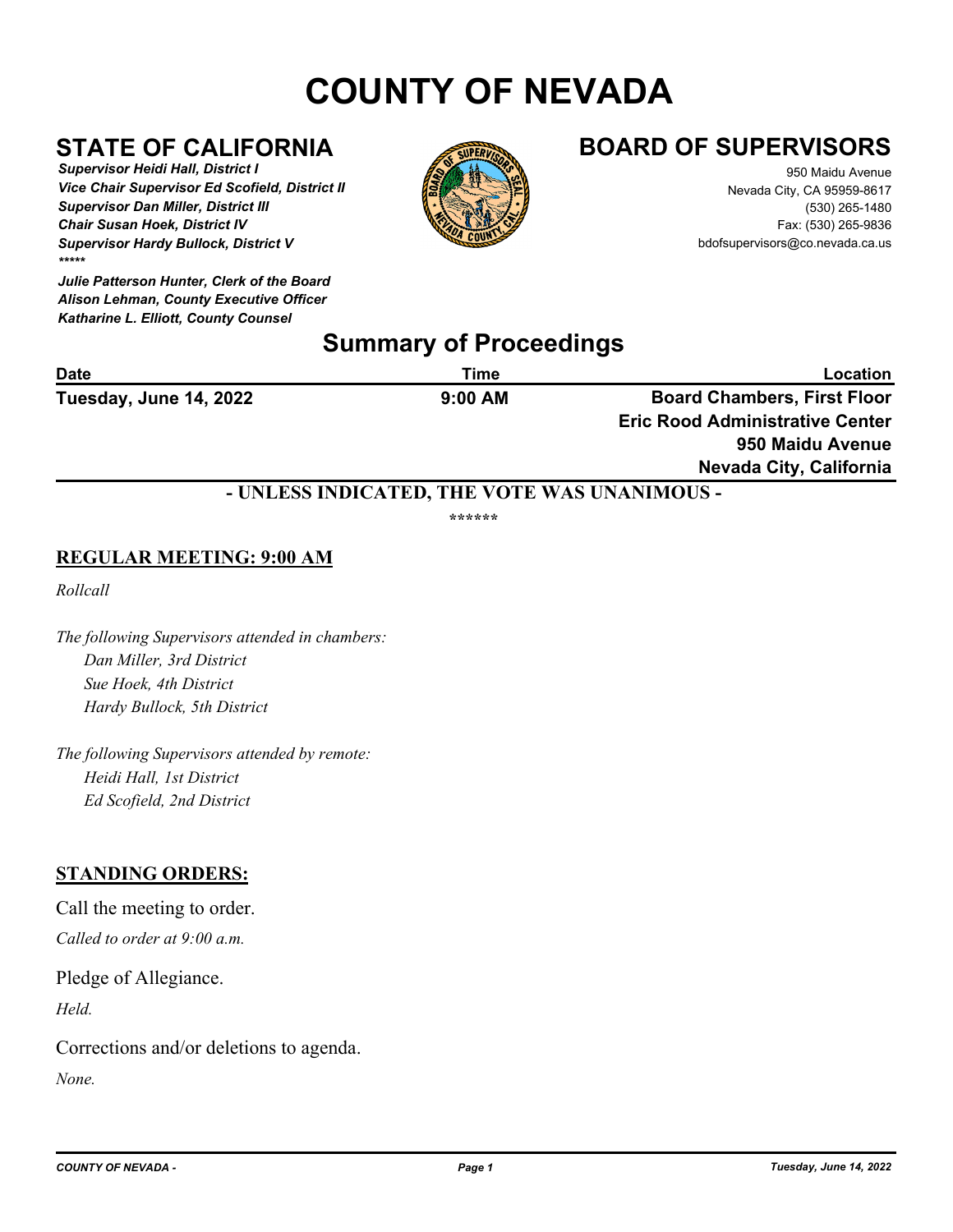#### **PUBLIC COMMENT:**

[SR 22-0489](http://nevco.legistar.com/gateway.aspx?m=l&id=/matter.aspx?key=40817) Public comment received.

#### **CONSENT CALENDAR:**

#### Behavioral Health Director: Phebe Bell

**1.** [SR 22-0607](http://nevco.legistar.com/gateway.aspx?m=l&id=/matter.aspx?key=40935) Resolution approving Amendment 1 to the contract between the County of Nevada and Midvalley Recovery Facilities, Inc, dba Pathways for the provision of residential treatment and withdrawal management services for referred clients of Nevada County (Res. 21-220), increasing the maximum contract price from \$144,825 to \$189,825 due to an increase in demand for these medically necessary services, for the period July 1, 2021 through June 30, 2022, authorizing the Chair of the Board of Supervisors to execute the amendment, and directing the Auditor-Controller to amend the Fiscal Year 2021/22 Behavioral Health budget. (4/5 affirmative vote required) **Adopted.**

Enactment No: RES 22-239

**2.** [SR 22-0609](http://nevco.legistar.com/gateway.aspx?m=l&id=/matter.aspx?key=40937) Resolution approving Amendment 1 to the contract between the County of Nevada and Common Goals, Inc. for the provision of outpatient rehabilitative treatment services for the recovery and treatment of alcohol/drug dependency (Res. 21-319), increasing the maximum contract price from  $$686,591$  to  $$841,591$  to reflect the increase in the amount of services that will be provided during Fiscal Year 2021/22, authorizing the Chair of the Board of Supervisors to execute the amendment, and directing the Auditor-Controller to amend the Fiscal Year 2021/22 Behavioral Health budget. (4/5 affirmative vote required)

#### **Adopted.**

Enactment No: RES 22-240

**3.** [SR 22-0637](http://nevco.legistar.com/gateway.aspx?m=l&id=/matter.aspx?key=40965) Resolution approving Amendment 2 to the contract between the County of Nevada and Foothill House of Hospitality, dba Hospitality House for the provision of homeless outreach, and access and linkage to treatment services (Res. 21-253), increasing the maximum contract amount from \$290,130 to \$301,130, for the period July 1, 2021 through June 30, 2022, and authorizing the Chair of the Board of Supervisors to execute the amendment.

#### **Adopted.**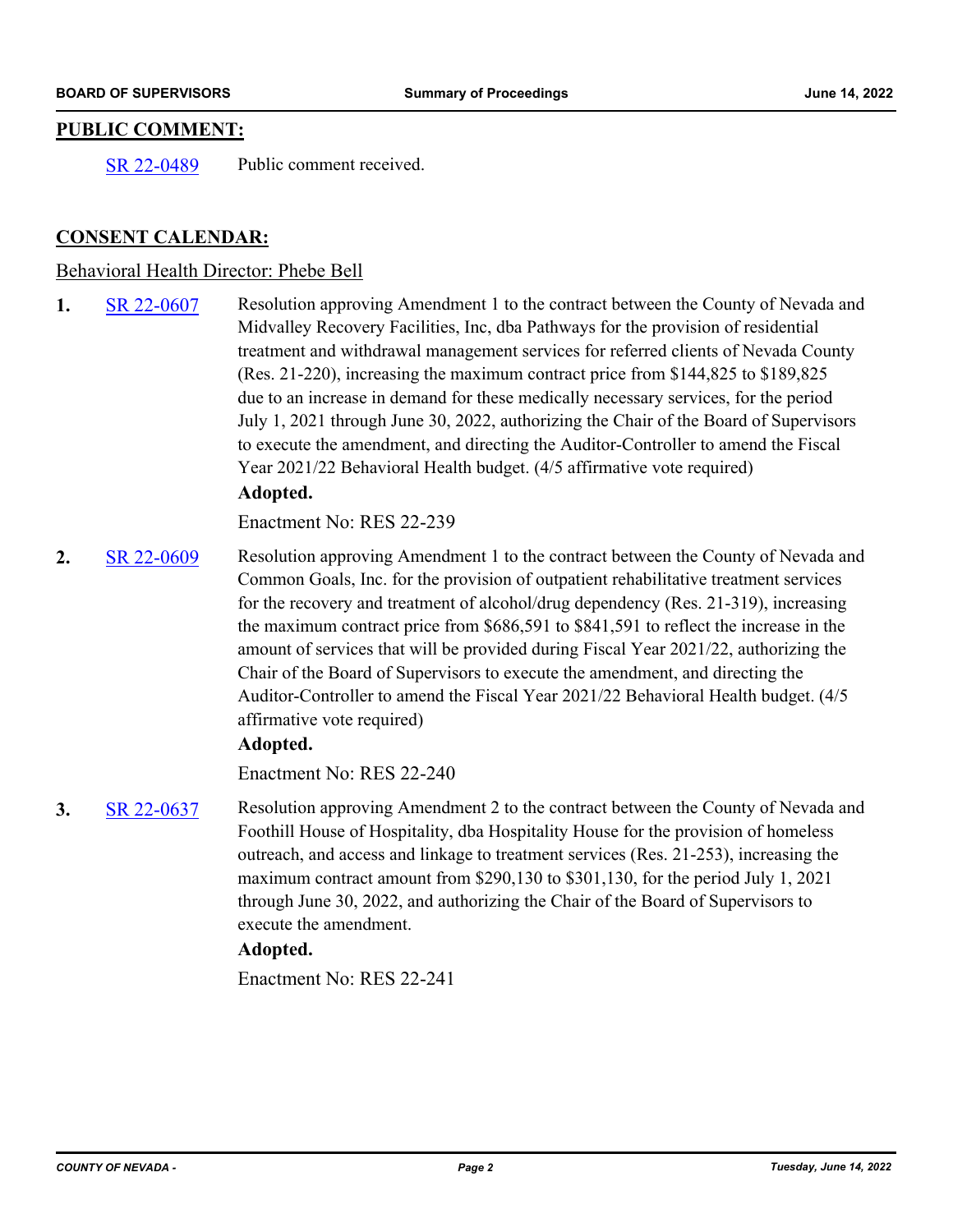**4.** [SR 22-0528](http://nevco.legistar.com/gateway.aspx?m=l&id=/matter.aspx?key=40856) Resolution approving a renewal contract between the County of Nevada and Sierra Nevada Memorial Hospital Foundation for the provision of home visiting services to Nevada County seniors, in the total maximum amount of \$55,080, for the period July 1, 2022 through June 30, 2023, and authorizing the Chair of the Board of Supervisors to execute the contract. **Adopted.** Enactment No: RES 22-242 **5.** [SR 22-0578](http://nevco.legistar.com/gateway.aspx?m=l&id=/matter.aspx?key=40906) Resolution approving a renewal contract between the County of Nevada and FREED Independent Living Center, dba FREED for services related to the "Friendly Visitor" Program, in the maximum amount of \$63,022, for the period July 1, 2022 through June 30, 2023, and authorizing the Chair of the Board of Supervisors to execute the contract. **Adopted.** Enactment No: RES 22-243 **6.** [SR 22-0499](http://nevco.legistar.com/gateway.aspx?m=l&id=/matter.aspx?key=40827) Resolution approving a renewal contract between the County of Nevada and SPIRIT - Peers for Independence and Recovery, Inc. for peer support services for individuals experiencing a mental health crisis as a component of the County's Mental Health Services Act Community Services and Supports Plan, in the maximum amount of \$99,769, for the period July 1, 2022 through June 30, 2023, and authorizing the Chair of the Board of Supervisors to execute the contract. **Adopted.** Enactment No: RES 22-244 **7.** [SR 22-0501](http://nevco.legistar.com/gateway.aspx?m=l&id=/matter.aspx?key=40829) Resolution approving a renewal contract between the County of Nevada and SPIRIT - Peers for Independence and Recovery, Inc. for operation of SPIRIT's Mental Health Peer Empowerment Center and related services for the enhancement and expansion of services to meet unmet community needs as a component of the County's Mental Health Services Act Plan, in the maximum amount of \$230,598, for the period July 1, 2022 through June 30, 2023, and authorizing the Chair of the Board of Supervisors to execute the contract. **Adopted.** Enactment No: RES 22-245 **8.** [SR 22-0633](http://nevco.legistar.com/gateway.aspx?m=l&id=/matter.aspx?key=40961) Resolution approving a renewal contract between the County of Nevada and Restpadd Inc, Redding for the provision of 24-hour locked acute psychiatric services for residents of Nevada County who meet criteria for 5150 placement, in the maximum amount of \$150,000, for the period July 1, 2022 through June 30, 2025, and authorizing the Chair of the Board of Supervisors to execute the contract. **Adopted.**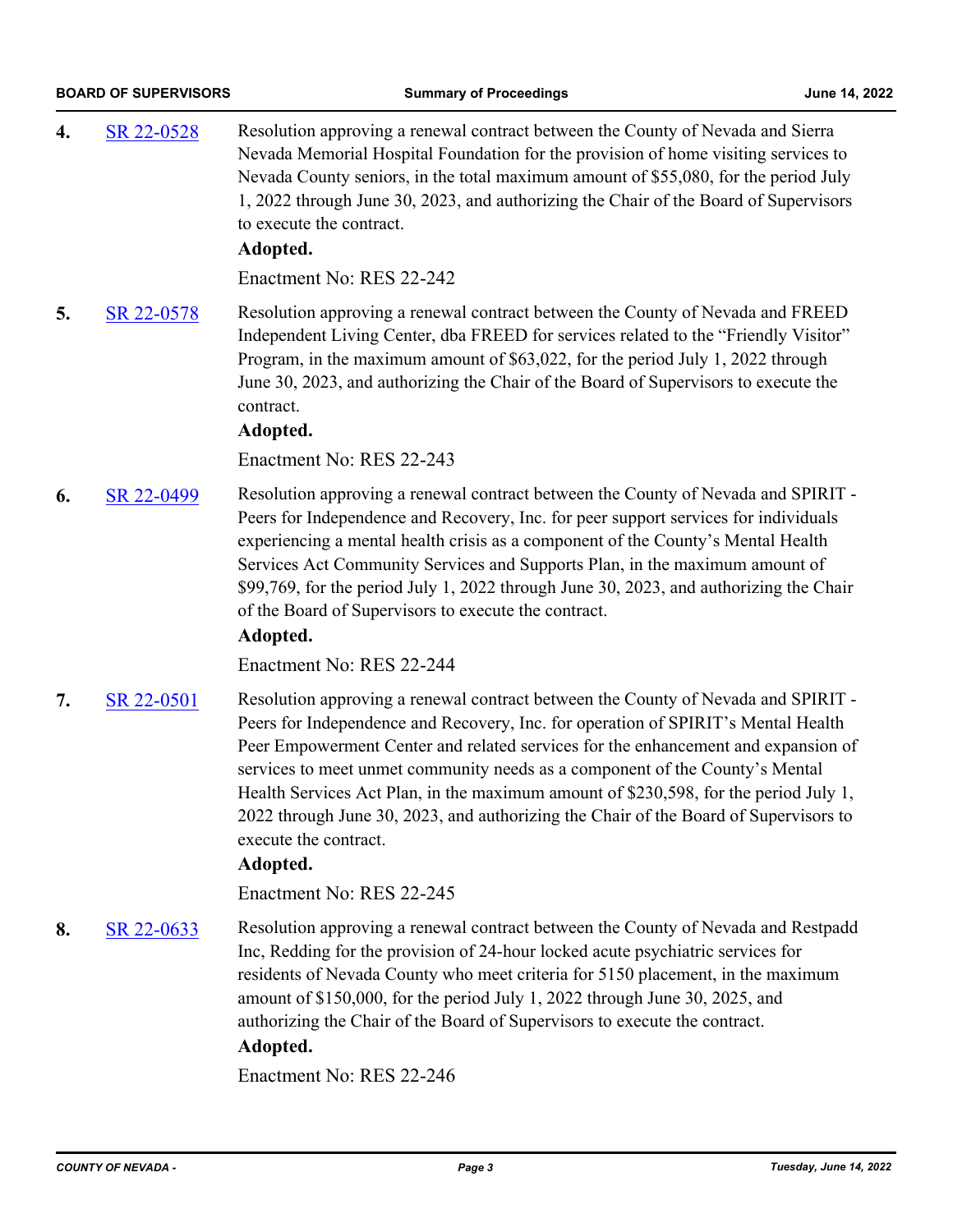| 9.  | SR 22-0638 | Resolution approving a renewal contract between the County of Nevada and Shellee<br>Ann Sepko, LMFT, dba What's Up? Wellness Checkups for the provision of mental<br>health screening services for high school students in eastern and western Nevada<br>County as a component of the County's Mental Health Services Act Prevention and<br>Early Intervention Plan, in the maximum amount of \$187,027, for the period July 1,<br>2022 through June 30, 2023, and authorizing the Chair of the Board of Supervisors to<br>execute the contract.<br>Adopted.<br>Enactment No: RES 22-247 |
|-----|------------|------------------------------------------------------------------------------------------------------------------------------------------------------------------------------------------------------------------------------------------------------------------------------------------------------------------------------------------------------------------------------------------------------------------------------------------------------------------------------------------------------------------------------------------------------------------------------------------|
| 10. | SR 22-0502 | Resolution approving a renewal contract between the County of Nevada and California<br>Psychiatric Transitions, Inc. for Mental Health Rehabilitation Center/Institute for<br>Mental Disease services for mentally disordered persons, in the maximum amount of<br>\$225,000, for the period July 1, 2022 through June 30, 2023, and authorizing the<br>Chair of the Board of Supervisors to execute the contract.<br>Adopted.<br>Enactment No: RES 22-248                                                                                                                               |
| 11. | SR 22-0430 | Resolution approving a renewal contract between the County of Nevada and Blair<br>Romer, M.D. for direct clinical and other psychiatric services for clients of Nevada<br>County Behavioral Health Department, in the maximum contract amount not to exceed<br>\$232,000 for Fiscal Year 2022/23 and not to exceed \$232,000 for Fiscal Year<br>2023/24, for a total 2-year maximum of \$464,000, for the period July 1, 2022 through<br>June 30, 2024, and authorizing the Chair of the Board of Supervisors to execute the<br>contract.<br>Adopted.<br>Enactment No: RES 22-249        |
| 12. | SR 22-0500 | Resolution approving a renewal contract between the County of Nevada and Crestwood<br>Behavioral Health, Inc. for Institutions for Mental Disease services including the<br>provision of 24-hour skilled nursing services and special treatment programs for<br>chronic mentally ill clients, as well as transitional home program services, in the<br>maximum amount of \$240,000, for the period July 1, 2022 through June 30, 2023, and<br>authorizing the Chair of the Board of Supervisors to execute the contract.                                                                 |

## **Adopted.**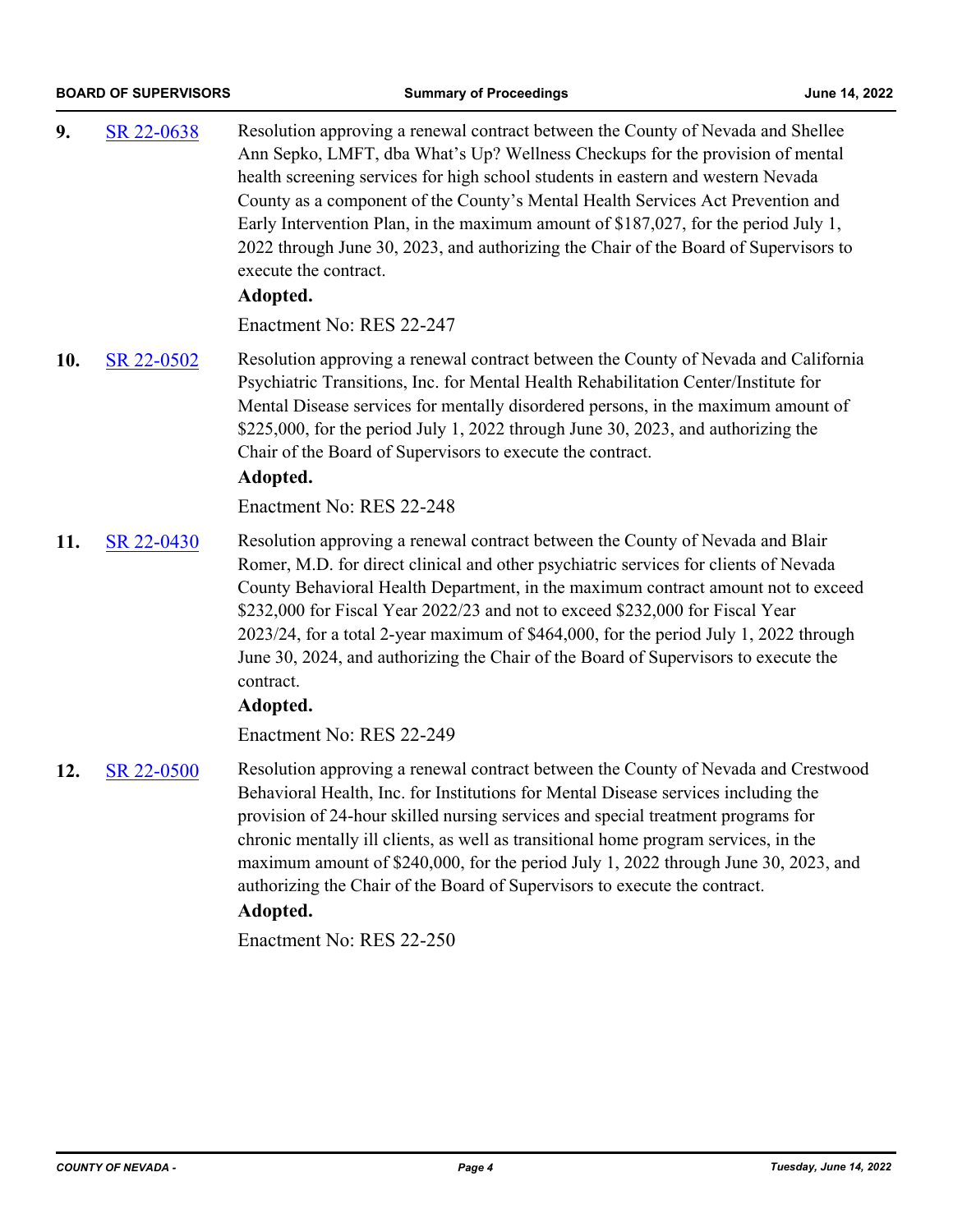| 13.                                      | SR 22-0613                         | Resolution approving an agreement between the County of Nevada and the Medicaid<br>Division of Blue Cross of California (Anthem) for the delivery of Enhanced Care<br>Management services in Nevada County, authorizing the Chair of the Board of<br>Supervisors to execute the agreement, and authorizing the Behavioral Health Director<br>to sign the Enhanced Care Management and Community Supports Background Check<br>Attestation form.<br>Adopted. |  |  |
|------------------------------------------|------------------------------------|------------------------------------------------------------------------------------------------------------------------------------------------------------------------------------------------------------------------------------------------------------------------------------------------------------------------------------------------------------------------------------------------------------------------------------------------------------|--|--|
|                                          |                                    | Enactment No: RES 22-251                                                                                                                                                                                                                                                                                                                                                                                                                                   |  |  |
|                                          | Public Health Director: Jill Blake |                                                                                                                                                                                                                                                                                                                                                                                                                                                            |  |  |
| 14.                                      | SR 22-0527                         | Resolution approving renewal Subrecipient Agreement 9903-5320-71219-22 between<br>the County of Nevada and Essential Access Health ("Essential Access") related to<br>funding comprehensive reproductive health services, in the maximum amount of<br>\$50,000, for the period April 1, 2022 through September 30, 2022, and authorizing<br>the Director of Public Health to execute the agreement.<br>Adopted.<br>Enactment No: RES 22-252                |  |  |
| Director of Social Services: Rachel Peña |                                    |                                                                                                                                                                                                                                                                                                                                                                                                                                                            |  |  |

**15.** [SR 22-0608](http://nevco.legistar.com/gateway.aspx?m=l&id=/matter.aspx?key=40936) Resolution approving Amendment 1 to the contract between the County of Nevada and Nevada-Sierra Connecting Point Public Authority to operate a Market Match Program at Farmers' Markets in Nevada County (Res. 22-161), revising Exhibit "A" Schedule of Services to reflect a \$30 Market Voucher for eastern County CalFresh households, in the maximum amount of \$81,811, for the period May 1, 2022 through February 28, 2023, and authorizing the Chair of the Board of Supervisors to execute the amendment.

#### **Adopted.**

Enactment No: RES 22-253

**16.** [SR 22-0496](http://nevco.legistar.com/gateway.aspx?m=l&id=/matter.aspx?key=40824) Resolution approving a renewal contract between the County of Nevada and Welcome Home Vets, Inc. for the securing of psychotherapy services for the veteran population of Nevada County, in the maximum amount of \$32,445, for the period July 1, 2022 through June 30, 2023, and authorizing the Chair of the Board of Supervisors to execute the contract.

#### **Adopted.**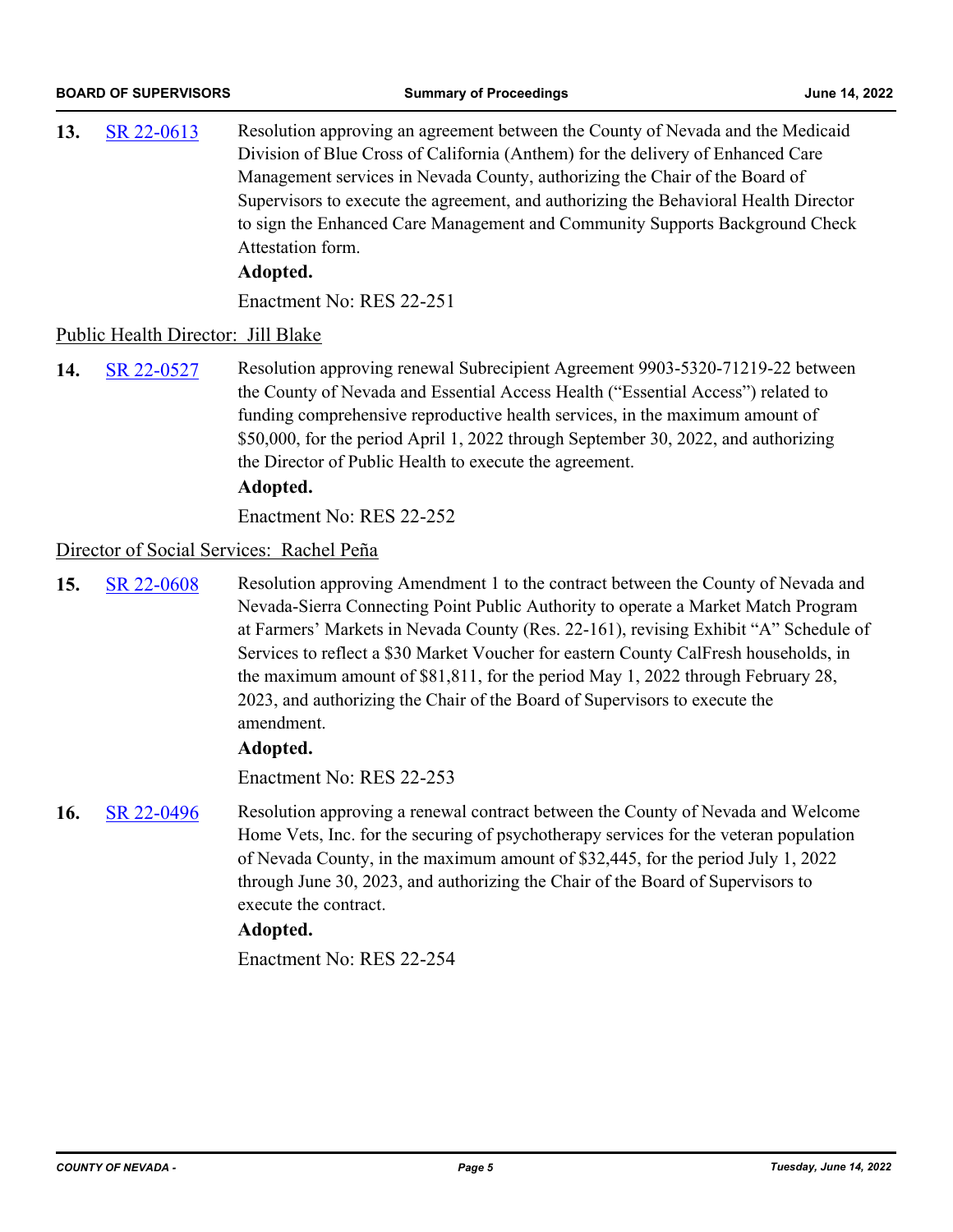| 17. | SR 22-0570                                         | Resolution approving a contract between the County of Nevada and Shona Torgrimson<br>dba Helping Hands Nurturing Center for the provision of Nurturing Parenting Program<br>services, in the maximum amount of \$81,400, for the period July 1, 2022 through June<br>30, 2023, and authorizing the Chair of the Board of Supervisors to execute the<br>contract.<br>Adopted.                            |  |  |
|-----|----------------------------------------------------|---------------------------------------------------------------------------------------------------------------------------------------------------------------------------------------------------------------------------------------------------------------------------------------------------------------------------------------------------------------------------------------------------------|--|--|
|     |                                                    | Enactment No: RES 22-255                                                                                                                                                                                                                                                                                                                                                                                |  |  |
| 18. | SR 22-0603                                         | Resolution approving a renewal contract between the County of Nevada and Alliance<br>for Workforce Development, Inc. for the provision of employment services in both<br>western and eastern Nevada County, in the maximum amount of \$130,000, for the<br>period July 1, 2022 through June 30, 2023, and authorizing the Chair of the Board of<br>Supervisors to execute the contract.<br>Adopted.     |  |  |
|     |                                                    | Enactment No: RES 22-256                                                                                                                                                                                                                                                                                                                                                                                |  |  |
| 19. | SR 22-0424                                         | Resolution approving renewal Training Services Agreement EW-2020-24 between the<br>County of Nevada and The Regents of the University of California, UC Davis<br>Extension for 40 training units to be provided to the County during Fiscal Year<br>2022/23, in the maximum amount of \$158,100, and authorizing the Chair of the Board<br>of Supervisors to execute the agreement.<br>Adopted.         |  |  |
|     |                                                    | Enactment No: RES 22-257                                                                                                                                                                                                                                                                                                                                                                                |  |  |
| 20. | SR 22-0601                                         | Resolution approving a renewal contract between the County of Nevada and The<br>Salvation Army for the provision of CalFresh outreach and shelter services at the<br>Booth Family Center for CalWORKs families, in the maximum amount of \$319,738,<br>for the period July 1, 2022 through June 30, 2023, and authorizing the Chair of the<br>Board of Supervisors to execute the contract.<br>Adopted. |  |  |
|     |                                                    | Enactment No: RES 22-258                                                                                                                                                                                                                                                                                                                                                                                |  |  |
|     | Sheriff-Coroner/Public Administrator: Shannan Moon |                                                                                                                                                                                                                                                                                                                                                                                                         |  |  |
| 21. | SR 22-0610                                         | Resolution authorizing Amendment 1 to the contract between the County of Nevada<br>and Sammie's Friends to operate and administer the Nevada County Animal Shelter,                                                                                                                                                                                                                                     |  |  |

for the 3-year period of July 1, 2020 through June 30, 2023 (Res. 20-252), increasing the contract amount by \$36,000 for Fiscal Year 2022/23 for a maximum contract amount not to exceed \$2,145,000, and authorizing the Chair of the Board of Supervisors to execute the amendment.

#### **Adopted.**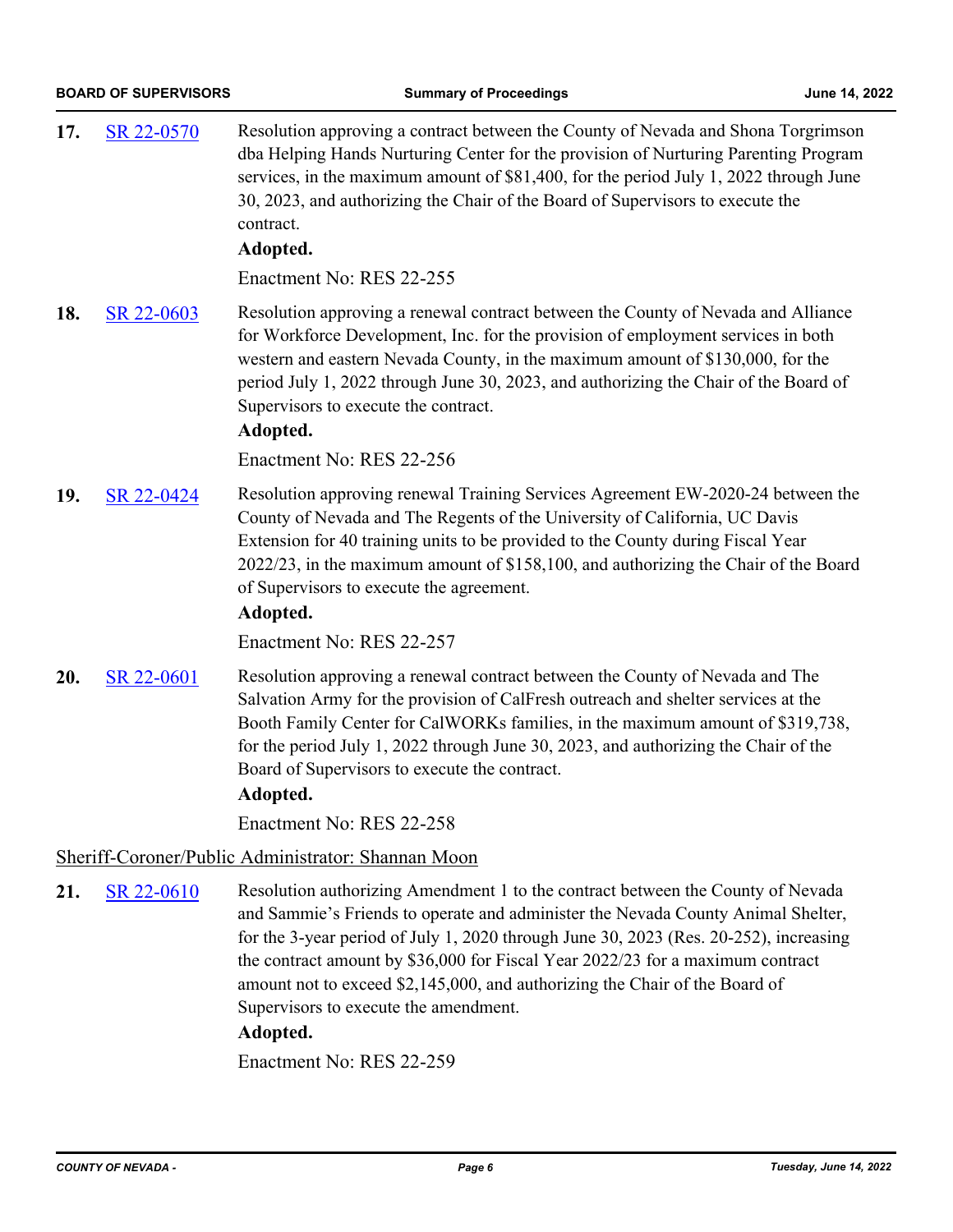#### Treasurer-Tax Collector: Tina Vernon

**22.** [SR 22-0573](http://nevco.legistar.com/gateway.aspx?m=l&id=/matter.aspx?key=40901) Resolution approving the Treasurer's Statement of Investment Policy and renewing the delegation of authority to the Treasurer to invest County funds for the period of one year.

#### **Adopted.**

Enactment No: RES 22-260

#### Public Defender: Keri Klein

**23.** [SR 22-0582](http://nevco.legistar.com/gateway.aspx?m=l&id=/matter.aspx?key=40910) Resolution approving participation in the Public Defender Pilot Project Grant Program to enhance capacity to service clients eligible for relief pursuant to Penal Code sections 1170(d)(1), 1170.95, 1473.7, and 3051, accepting the receipt of \$132,270 in grant funding administered by the Board of State and Community Corrections and the Office of the State Public Defender, and authorizing the Public Defender to submit the grant proposal and sign the Grant Acceptance on behalf of the Nevada County Public Defender's Office.

#### **Adopted.**

Enactment No: RES 22-261

#### Planning Director: Brian Foss

24. [SR 22-0630](http://nevco.legistar.com/gateway.aspx?m=l&id=/matter.aspx?key=40958) Resolution approving Amendment 3 to the contract between the County of Nevada and Helix Environmental Planning, Inc. to provide on-call Cannabis Permit Processing and Site Plan Review (Res. 19-055), increasing the amount by \$75,000, for a new contract amount not to exceed \$300,000, extending the contract termination date by one year to June 30, 2023, and authorizing the Chair of the Board of Supervisors to execute the amendment.

#### **Adopted.**

Enactment No: RES 22-262

#### Building Director: Craig Griesbach

25. [SR 22-0658](http://nevco.legistar.com/gateway.aspx?m=l&id=/matter.aspx?key=40986) Resolution adopting the recommendation of the Nuisance Abatement Hearing Body and approving a special assessment and ordering recordation of an abatement lien in the amount of \$27,709.78, after a nuisance abatement on the parcel located at 27958 Sweetland Road, North San Juan, CA 95960 (APN 060-091-001), owner of record Sarah K. Rogers. (Dist. IV) (Code Compliance)

#### **Adopted.**

Enactment No: RES 22-263

Community Development Agency Director/Interim Director of Public Works: Trisha Tillotson

**26.** [SR 22-0712](http://nevco.legistar.com/gateway.aspx?m=l&id=/matter.aspx?key=41040) Resolution approving the collection of parcel charges and special taxes for services in County Service Areas and Permanent Road Divisions for Fiscal Year 2022/23. **Adopted.**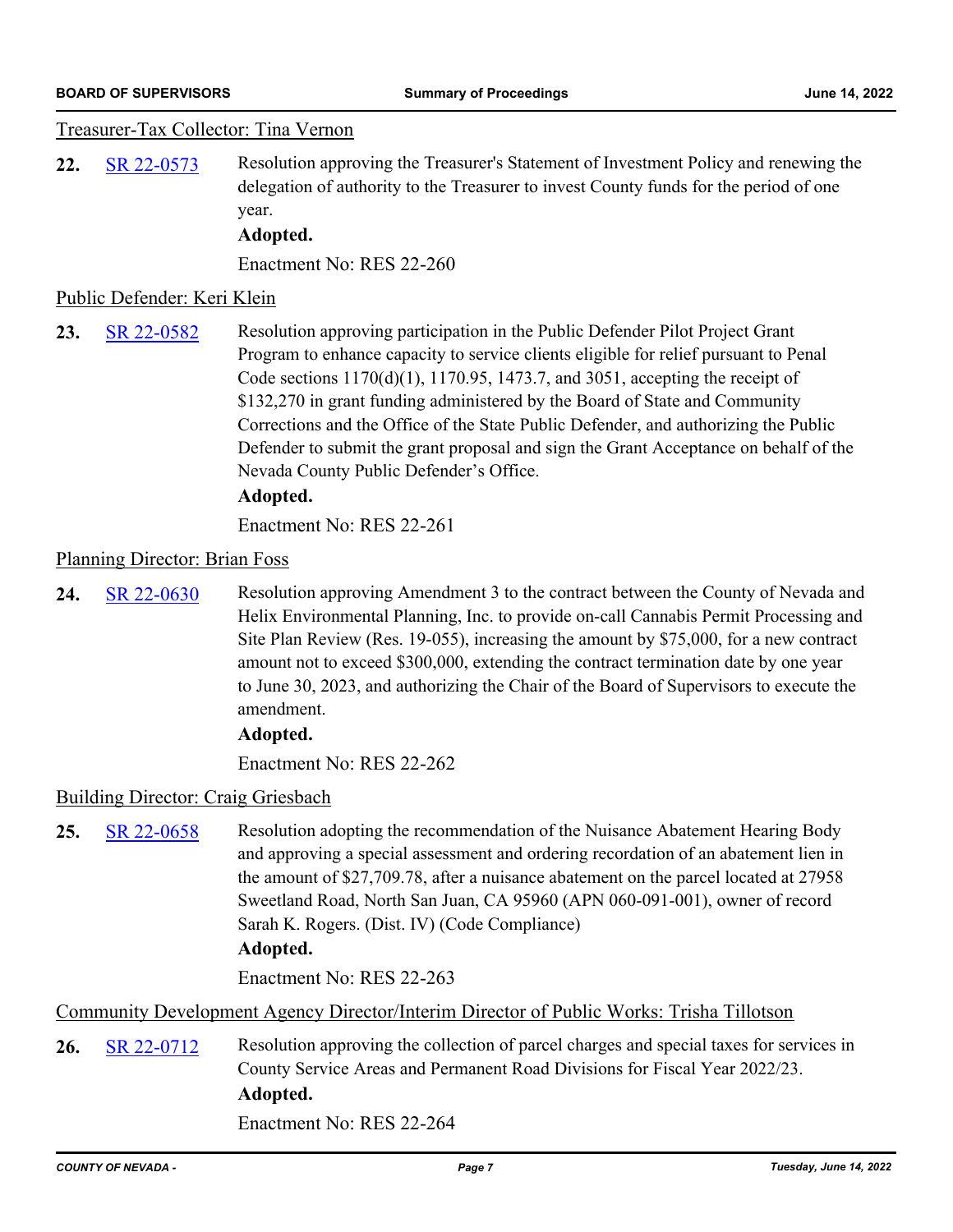| 27. | SR 22-0714 | Resolution approving Amendment 2 to the contract between the County of Nevada and<br>Genuine Parts Company for the Vendor Managed Inventory Parts Facility Operations,<br>renewing the contract for the period July 1, 2022 through June 30, 2023, in an annual<br>contract amount not to exceed \$780,000, authorizing the Chair of the Board of<br>Supervisors to execute the contract, and directing the Auditor-Controller to encumber<br>the contract. (Fleet)<br>Adopted.                                                                                                                                                                                                     |
|-----|------------|-------------------------------------------------------------------------------------------------------------------------------------------------------------------------------------------------------------------------------------------------------------------------------------------------------------------------------------------------------------------------------------------------------------------------------------------------------------------------------------------------------------------------------------------------------------------------------------------------------------------------------------------------------------------------------------|
|     |            | Enactment No: RES 22-265                                                                                                                                                                                                                                                                                                                                                                                                                                                                                                                                                                                                                                                            |
| 28. | SR 22-0708 | Resolution approving Amendment 1 to the contract between the County of Nevada<br>(County) and R3 Consulting Group, Inc. and Amendment 1 to the Memorandum of<br>Understanding (MOU) between the County and the City of Grass Valley (City) for SB<br>1383 Program Development services (Res. 21-301), increasing the funding allocation<br>by \$125,000 (County allocation of \$90,000 and City allocation of \$35,000), for a<br>contract amount not to exceed \$225,000, extending the terms of the contract and<br>MOU from June 30, 2022 to June 30, 2024, and authorizing the Chair of the Board of<br>Supervisors to execute the amendment and MOU. (Solid Waste)<br>Adopted. |
|     |            | Enactment No: RES 22-266                                                                                                                                                                                                                                                                                                                                                                                                                                                                                                                                                                                                                                                            |
| 29. | SR 22-0709 | Resolution accepting the Department of Resource Recycling and Recovery<br>(CalRecycle) SB 1383 Local Assistance Grant Program funding in the amount of<br>\$93,217, with a grant term ending on May 2, 2024, and authorizing the Director of the<br>Department of Public Works to execute additional documents as necessary to<br>implement this grant. (Solid Waste)<br>Adopted.                                                                                                                                                                                                                                                                                                   |
|     |            | Enactment No: RES 22-267                                                                                                                                                                                                                                                                                                                                                                                                                                                                                                                                                                                                                                                            |
| 30. | SR 22-0710 | Resolution approving a renewal contract between the County of Nevada and Holdredge<br>& Kull, a NV5 Company, for on-call engineering support services at solid waste<br>facilities, for a total maximum contract amount not to exceed \$238,831, for the period<br>July 1, 2022 through June 30, 2023, and authorizing the Chair of the Board of<br>Supervisors to execute the contract. (Solid Waste)<br>Adopted.                                                                                                                                                                                                                                                                  |
|     |            | Enactment No: RES 22-268                                                                                                                                                                                                                                                                                                                                                                                                                                                                                                                                                                                                                                                            |
| 31. | SR 22-0711 | Resolution approving a renewal contract between the County of Nevada and Robinson<br>Enterprises, Inc. for leachate transport services at the McCourtney Road Closed<br>Landfill, in an amount not to exceed \$450,000, for the period July 1, 2022 through<br>June 30, 2023, and authorizing the Chair of the Board of Supervisors to execute the<br>contract. (Solid Waste)<br>Adopted.                                                                                                                                                                                                                                                                                           |
|     |            | Enactment No: RES 22-269                                                                                                                                                                                                                                                                                                                                                                                                                                                                                                                                                                                                                                                            |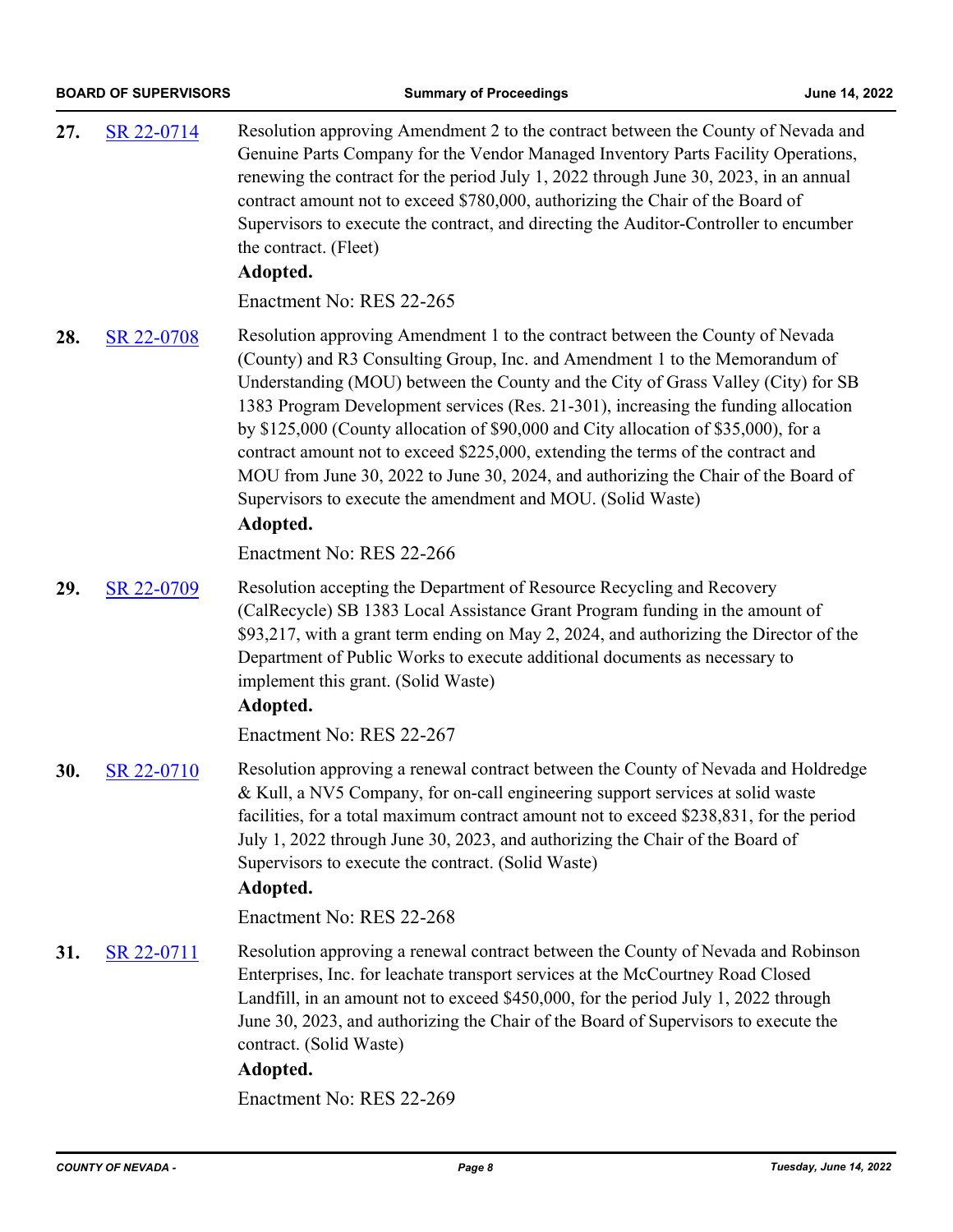| 32. | SR 22-0585                                  | Resolution approving Exhibit "A" to the agreement between the County of Nevada and<br>the County of Placer for the provision of Nevada County Connects Route 5 Service<br>(Res. 09-388) for Fiscal Year 2022/23, with a contract cost of \$82,934. (Transit<br>Services)<br>Adopted.                                                                                                                                                                                                                                    |  |  |  |
|-----|---------------------------------------------|-------------------------------------------------------------------------------------------------------------------------------------------------------------------------------------------------------------------------------------------------------------------------------------------------------------------------------------------------------------------------------------------------------------------------------------------------------------------------------------------------------------------------|--|--|--|
|     |                                             | Enactment No: RES 22-270                                                                                                                                                                                                                                                                                                                                                                                                                                                                                                |  |  |  |
| 33. | SR 22-0634                                  | Resolution approving Amendment 9 to the contract between the County of Nevada and<br>Paratransit Services for the provision of specialized paratransit services in western<br>County (Res. 13-168), extending the contract termination date for three months from<br>July 1, 2022 to September 30, 2022, with the fixed vehicle service hourly rate of<br>\$45.97 and fixed monthly rate of \$64,562, and authorizing the Chair of the Board of<br>Supervisors to execute the amendment. (Transit Services)<br>Adopted. |  |  |  |
|     |                                             | Enactment No: RES 22-271                                                                                                                                                                                                                                                                                                                                                                                                                                                                                                |  |  |  |
| 34. | SR 22-0713                                  | Resolution approving County Contract No. 889825 between the County of Nevada and<br>NORR Associates, Inc. for design services for the Bus Wash Project, in the amount of<br>\$242,850, for the period July 1, 2022 through June 30, 2023, authorizing the Chair of<br>the Board of Supervisors to execute the contract, and directing the Auditor-Controller<br>to encumber the contract. (Transit Services)<br>Adopted.                                                                                                |  |  |  |
|     |                                             | Enactment No: RES 22-272                                                                                                                                                                                                                                                                                                                                                                                                                                                                                                |  |  |  |
|     | Chief Information Officer: Stephen Monaghan |                                                                                                                                                                                                                                                                                                                                                                                                                                                                                                                         |  |  |  |
| 35. | SR 22-0707                                  | Resolution approving Amendment 3 to the Last Mile Broadband grant agreement dated<br>April 28, 2020 between the County of Nevada and Exwire, Inc. dba Oasis Broadband<br>Inc. (Res. 20-147), extending the termination date to October 31, 2022 to allow for<br>final project wrap-up and invoicing, and authorizing the Chair of the Board of<br>Supervisors to execute the amendment.<br>Adopted.                                                                                                                     |  |  |  |
|     |                                             | Enactment No: RES 22-273                                                                                                                                                                                                                                                                                                                                                                                                                                                                                                |  |  |  |

**36.** [SR 22-0692](http://nevco.legistar.com/gateway.aspx?m=l&id=/matter.aspx?key=41020) Resolution approving a License Agreement between the County of Nevada and Pacific Gas and Electric Company (PG&E) for use of the Grass Valley Veterans Memorial Building as community resource center and staging area during Public Safety Power Shutoff events (PSPS), for a Use Day fee in the amount of \$800 per day, for a sixty-six and one-half (66.5) month period June 14, 2022 through December 30, 2027, and authorizing the Director of Facilities Management to sign the agreement. (Facilities)

#### **Adopted.**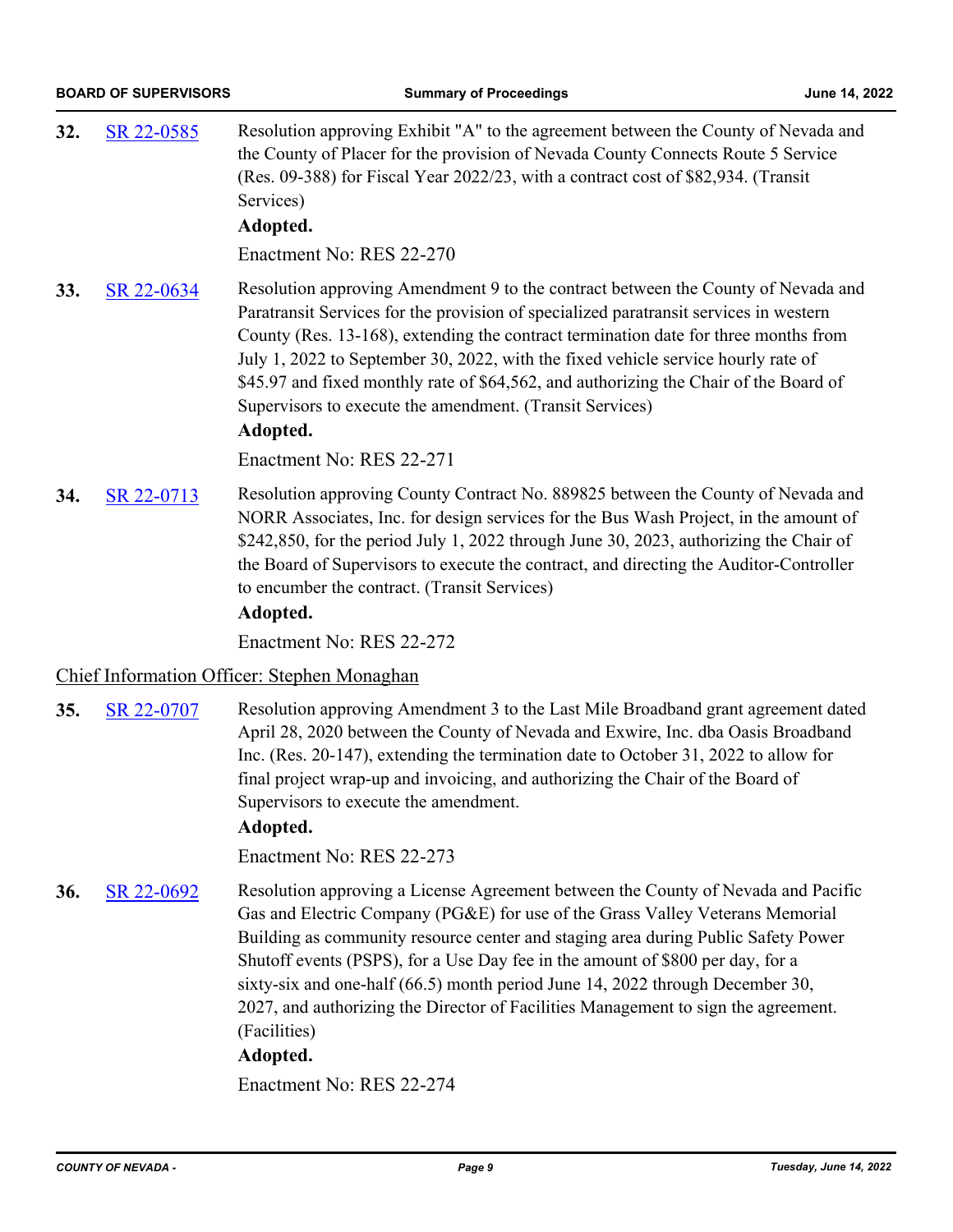**37.** [SR 22-0705](http://nevco.legistar.com/gateway.aspx?m=l&id=/matter.aspx?key=41033) Resolution approving an agreement between the County of Nevada, American Legion Post 130 and American Legion Auxiliary, a Congressionally Chartered Veterans Service Organization, regarding space utilization within the Grass Valley Veterans Memorial Building located at 255 S. Auburn Street, Grass Valley and the procurement of equipment from the Legion, in the amount of \$72,000, and additional terms and conditions, and authorizing the Director of Facilities Management to sign the agreement and future non-fiscal amendments. (Facilities) **Adopted.**

Enactment No: RES 22-275

#### County Counsel: Katharine L. Elliott

**38.** [SR 22-0632](http://nevco.legistar.com/gateway.aspx?m=l&id=/matter.aspx?key=40960) Resolution approving Amendment 1 to the contract between the County of Nevada and Abbott & Kindermann, Inc. for legal services related to the Idaho Maryland Mine-Rise Grass Valley Project (Res. 20-152), extending the term of the contract from June 30, 2022 to June 30, 2023, and authorizing the Chair of the Board of Supervisors to execute the amendment.

#### **Adopted.**

Enactment No: RES 22-276

**39.** [SR 22-0616](http://nevco.legistar.com/gateway.aspx?m=l&id=/matter.aspx?key=40944) Resolution approving Amendment 1 to the contract between the County of Nevada and Rivera Hewitt Paul, LLP for legal services (PESN3978), increasing the maximum contract price by \$200,000 for a maximum contract price of \$250,000, extending the term of the contract from June 30, 2022 to June 30, 2024, and authorizing the Chair of the Board of Supervisors to execute the amendment.

#### **Adopted.**

Enactment No: RES 22-277

**40.** [SR 22-0627](http://nevco.legistar.com/gateway.aspx?m=l&id=/matter.aspx?key=40955) Resolution approving Amendment 2 to the contract between the County of Nevada and Meyers Nave, Riback, Silver & Wilson for legal services (PESO4162, Res. 21-086), extending the term of the contract from June 30, 2022 to June 30, 2023, and authorizing the Chair of the Board to execute the amendment.

#### **Adopted.**

Enactment No: RES 22-278

**41.** [SR 22-0623](http://nevco.legistar.com/gateway.aspx?m=l&id=/matter.aspx?key=40951) Resolution approving Amendment 2 to the contract between the County of Nevada and Manning & Kass, Ellrod, Ramirez, Trester, LLP for legal services (Res. 21-195), extending the term of the contract from June 30, 2022 to June 30, 2023, and authorizing the Chair of the Board of Supervisors to execute the amendment. **Adopted.**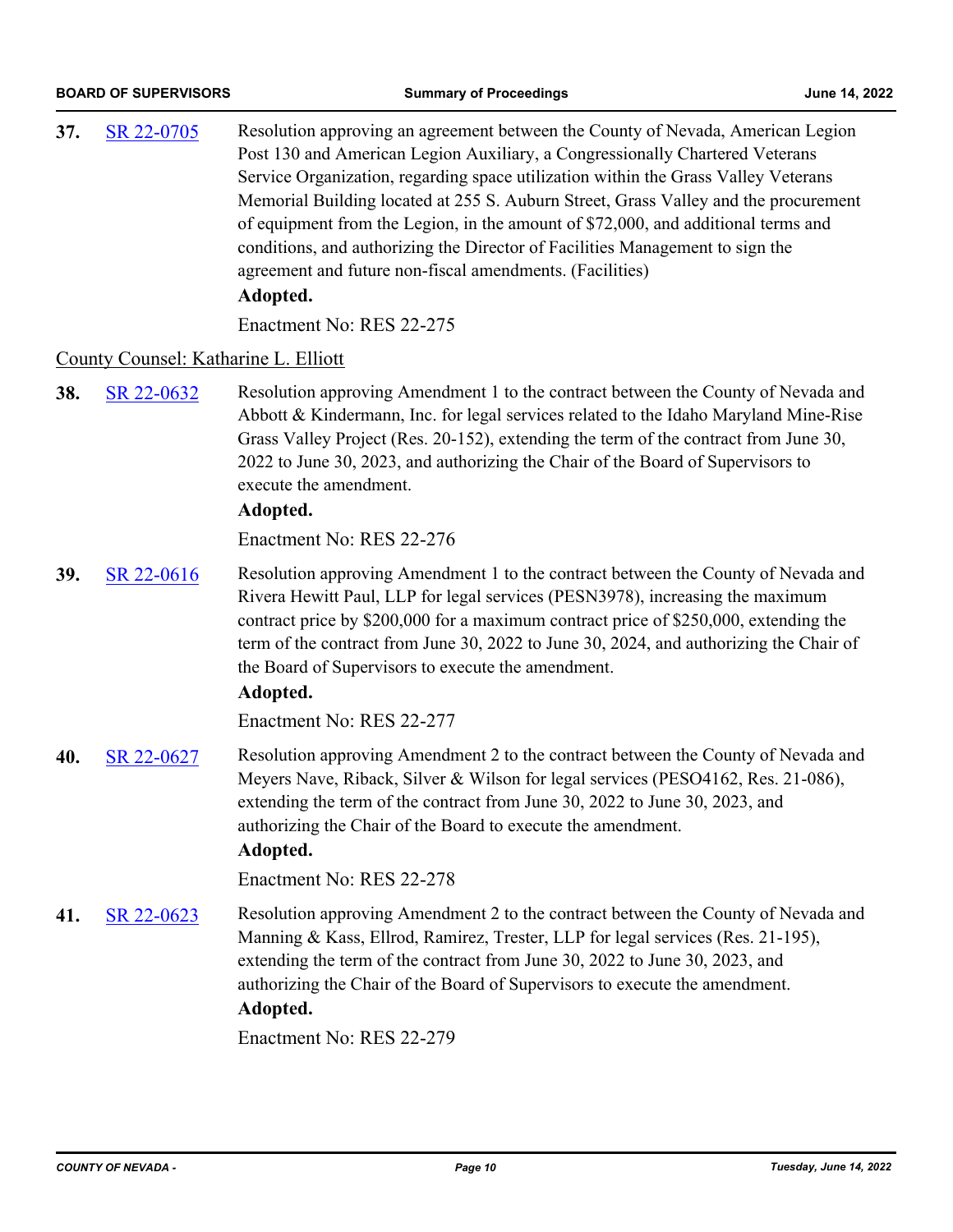| 42. | SR 22-0617 | Resolution approving Amendment 3 to the contract between the County of Nevada and<br>Porter Scott, A Professional Corporation, for legal services (Res. 19-463), extending<br>the term of the contract from June 30, 2022 to June 30, 2023, and authorizing the<br>Chair of the Board to execute the amendment.<br>Adopted.            |
|-----|------------|----------------------------------------------------------------------------------------------------------------------------------------------------------------------------------------------------------------------------------------------------------------------------------------------------------------------------------------|
|     |            | Enactment No: RES 22-280                                                                                                                                                                                                                                                                                                               |
| 43. | SR 22-0618 | Resolution approving Amendment 10 to the contract between the County of Nevada<br>and Porter Scott, A Professional Corporation, for legal services (BFS15295, Res.<br>14-338), extending the term of the contract from June 30, 2022 to June 30, 2023, and<br>authorizing the Chair of the Board to execute the amendment.<br>Adopted. |
|     |            | Enactment No: RES 22-281                                                                                                                                                                                                                                                                                                               |
|     |            | Clerk of the Board: Julie Patterson Hunter                                                                                                                                                                                                                                                                                             |
| 44. | SR 22-0487 | (Waive further reading/Adopt) An Ordinance amending Article 13 and Article 30 of<br>Chapter II of the Nevada County Administrative Code regarding the Assessment<br>Appeals Board.<br>Adopted.                                                                                                                                         |
|     |            | Enactment No: ORD-2509                                                                                                                                                                                                                                                                                                                 |
| 45. | SR 22-0494 | Resolution authorizing an option to conduct remote teleconference meetings of the<br>Board of Supervisors and its legislative bodies, when necessary, to allow for flexibility<br>in order to comply with social distancing pursuant to the Ralph M. Brown Act.<br>Adopted.                                                            |
|     |            | Enactment No: RES 22-282                                                                                                                                                                                                                                                                                                               |
| 46. | SR 22-0568 | Resolution designating the Nevada City African Methodist Episcopal Church Site,<br>located at 549 N. Pine Street, Nevada City, CA 95959 (APN 005-074-008-000) as<br>Nevada County Historical Landmark NEV 22-02.<br>Adopted.                                                                                                           |
|     |            | Enactment No: RES 22-283                                                                                                                                                                                                                                                                                                               |
| 47. | SR 22-0569 | Resolution designating the site of Nevada County's first commercial winery, located at<br>305 Broad Street, Nevada City, CA 95959 (APN 005-398-012-000) as Nevada County<br>Historical Landmark NEV 22-03.<br>Adopted.                                                                                                                 |
|     |            | Enactment No: RES 22-284                                                                                                                                                                                                                                                                                                               |
| 48. | SR 22-0612 | Appointment of Cindy Wilson as Private Sector Representative to the Adult and<br>Family Services Commission, for an unexpired two-year term ending April 30, 2024.<br>Appointed.                                                                                                                                                       |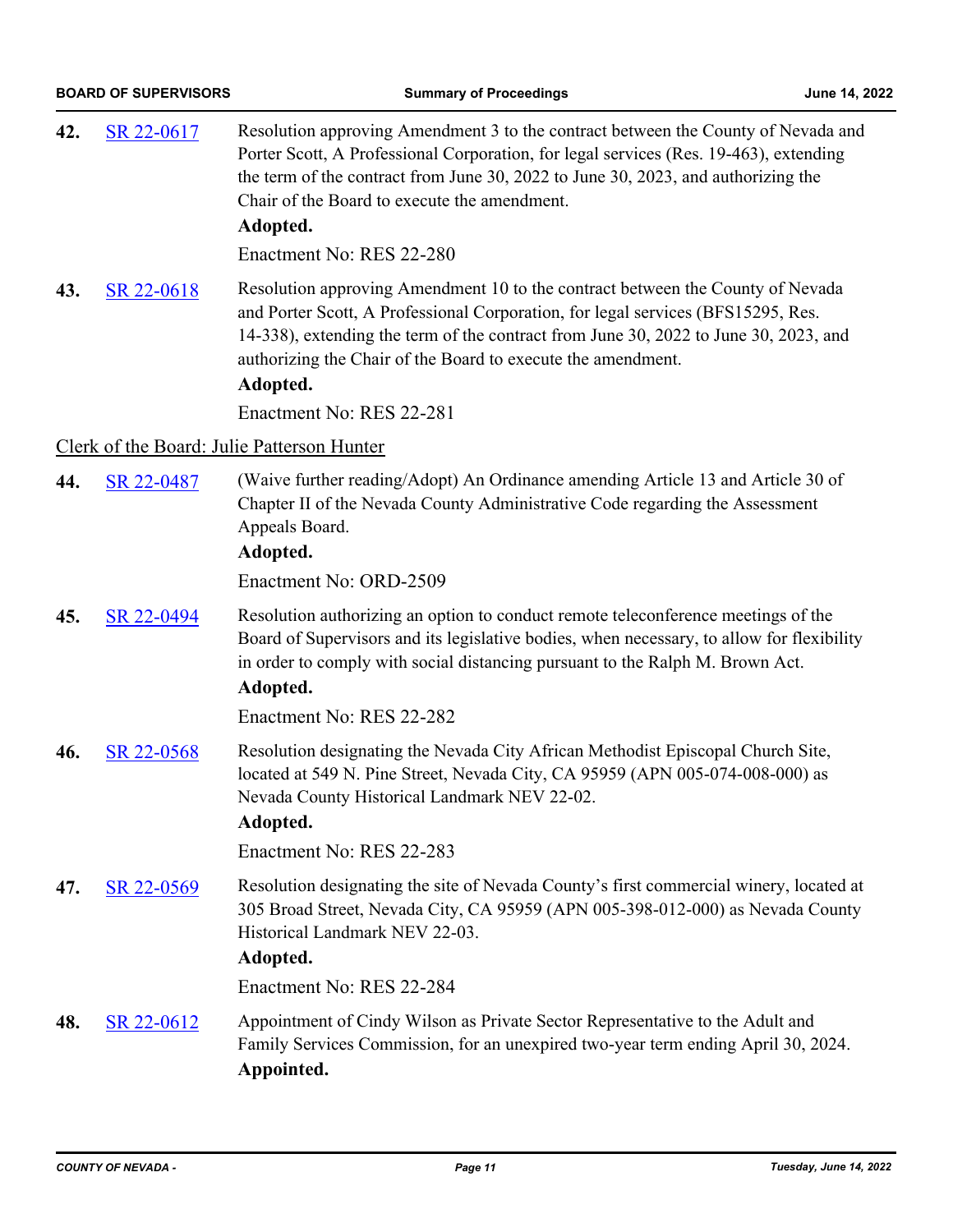|     | <b>BOARD OF SUPERVISORS</b> | <b>Summary of Proceedings</b>                                                                                                                                            | June 14, 2022 |
|-----|-----------------------------|--------------------------------------------------------------------------------------------------------------------------------------------------------------------------|---------------|
| 49. | SR 22-0656                  | Reappointment of Michele Socik to the Area 4 Agency on Aging Advisory Council, for<br>a three-year term beginning July 1, 2022 and ending June 30, 2025.<br>Reappointed. |               |
| 50. | SR 22-0490                  | Acceptance of Board of Supervisors Summary Minutes for May 10, and 24, 2022.<br>Accepted.                                                                                |               |

*Approval of the Consent Agenda*

**Adopted.**

**\*\*\*\*\*\***

### **Regular meeting of the Board of Directors of the Nevada County Sanitation District No. 1.**

*Recessed as the Board of Supervisors and convened as the Board of Directors of the Nevada County Sanitation District No. 1.*

#### **Call the meeting to order**

*All Directors present.*

#### **Consent:**

Community Development Agency Director/Interim Director of Public Works: Trisha Tillotson

**51a.** [SR 22-0715](http://nevco.legistar.com/gateway.aspx?m=l&id=/matter.aspx?key=41043) Resolution requesting the County of Nevada to place Sanitation District No. 1 Sewer Service and Standby Charges for Zones 1, 2, 4, 5, 6, 7, 8, 9, 11, and 12 for Fiscal Year 2022/23 on the Nevada County Tax Roll.

**Adopted.**

Enactment No: SD22-002

Clerk of the Board: Julie Patterson Hunter

**51b.** [SR 22-0728](http://nevco.legistar.com/gateway.aspx?m=l&id=/matter.aspx?key=41056) Acceptance of Nevada County Sanitation District No. 1 Summary Minutes for May 24, 2022.

### **Accepted.**

#### **Public comment:**

None.

#### **Adjournment:**

*Adjourned as the Board of Directors of the Nevada County Sanitation District No. 1 and reconvened as the Board of Supervisors.*

**\*\*\*\*\*\***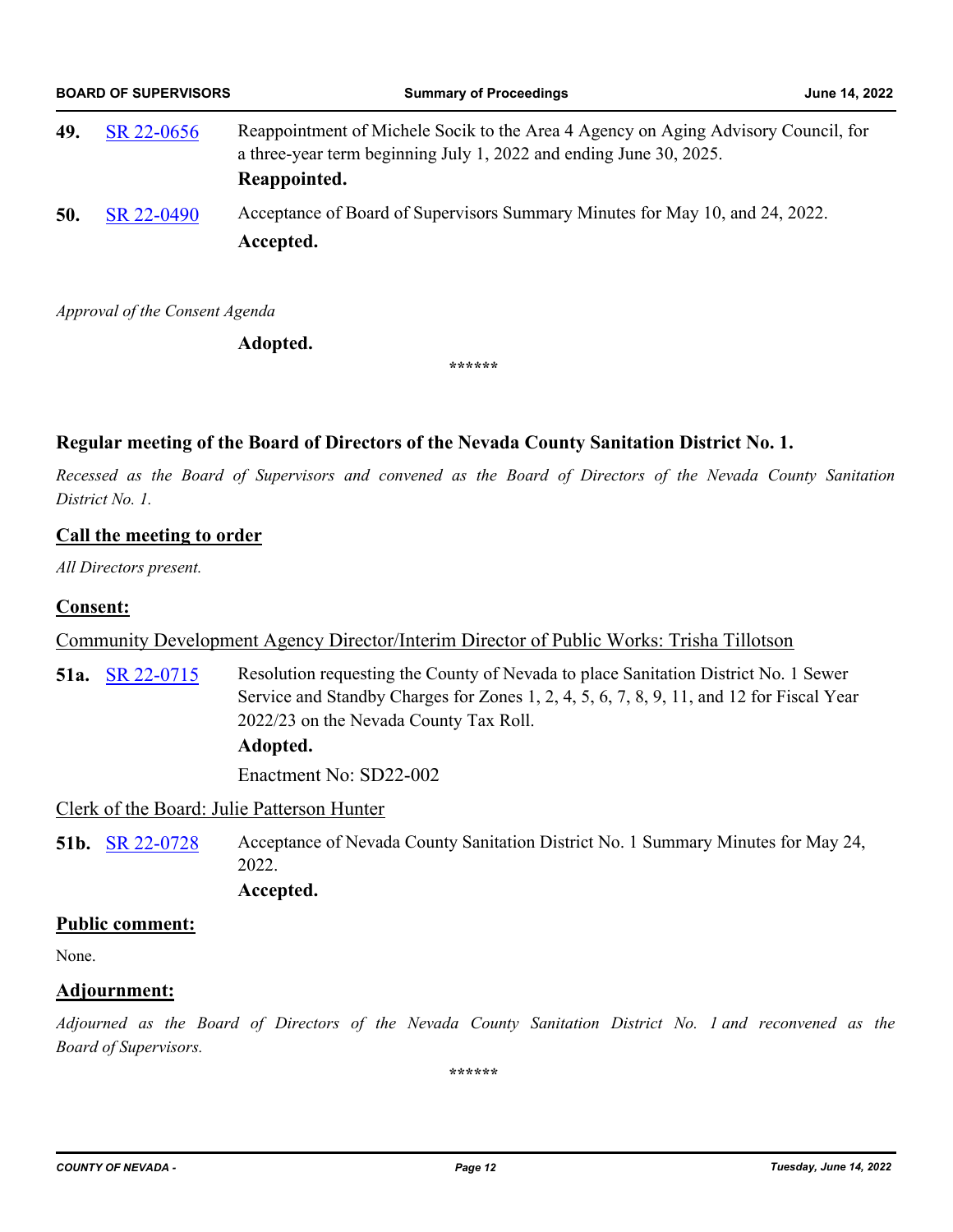#### **COMMUNITY PRESENTATION: 10:00 A.M.**

#### **District 1 Supervisor: Heidi Hall**

**52.** [SR 22-0641](http://nevco.legistar.com/gateway.aspx?m=l&id=/matter.aspx?key=40969) Youth Leadership Award presented to Anthony Pritchett, for standing out as a youth leader through his excellence in academics, athletics, and his service as the Student Member on the Nevada Joint Union High School District. **Recognized.**

#### **\*DEPARTMENT HEAD MATTERS:**

#### **Behavioral Health Director: Phebe Bell**

53a. [SR 22-0488](http://nevco.legistar.com/gateway.aspx?m=l&id=/matter.aspx?key=40816) Presentation on activities of the Mental Health and Substance Use Disorder Advisory Board.

#### **Accepted.**

**53b.** [SR 22-0604](http://nevco.legistar.com/gateway.aspx?m=l&id=/matter.aspx?key=40932) Resolution approving the Fiscal Year 2022/23 Annual Update to the Nevada County Mental Health Services Act (MHSA) Three-Year Program and Expenditure Plan for Fiscal Years 2020/21, 2021/22, and 2022/23, and Annual Progress Report for Fiscal Year 2020/21, authorizing the Nevada County Behavioral Health Director to sign and certify the MHSA County Compliance Certification, and authorizing the Behavioral Health Director and the Auditor-Controller to sign and certify the MHSA County Fiscal Accountability Certification included in the Plan. **Adopted.**

Enactment No: RES 22-285

#### **\*INDIVIDUAL BOARD MEMBER ITEM:**

#### **District III Supervisor: Dan Miller**

**54.** [SR 22-0726](http://nevco.legistar.com/gateway.aspx?m=l&id=/matter.aspx?key=41054) Request for approval and authorization for the Chair to sign and submit the attached Letter of Opposition to Assembly Bill (AB) 1717 (Aguilar-Curry). (Supervisors Hall and Bullock - No) **Approved.**

#### **\*ANNOUNCEMENTS:**

Updates provided.

#### **Recess for lunch**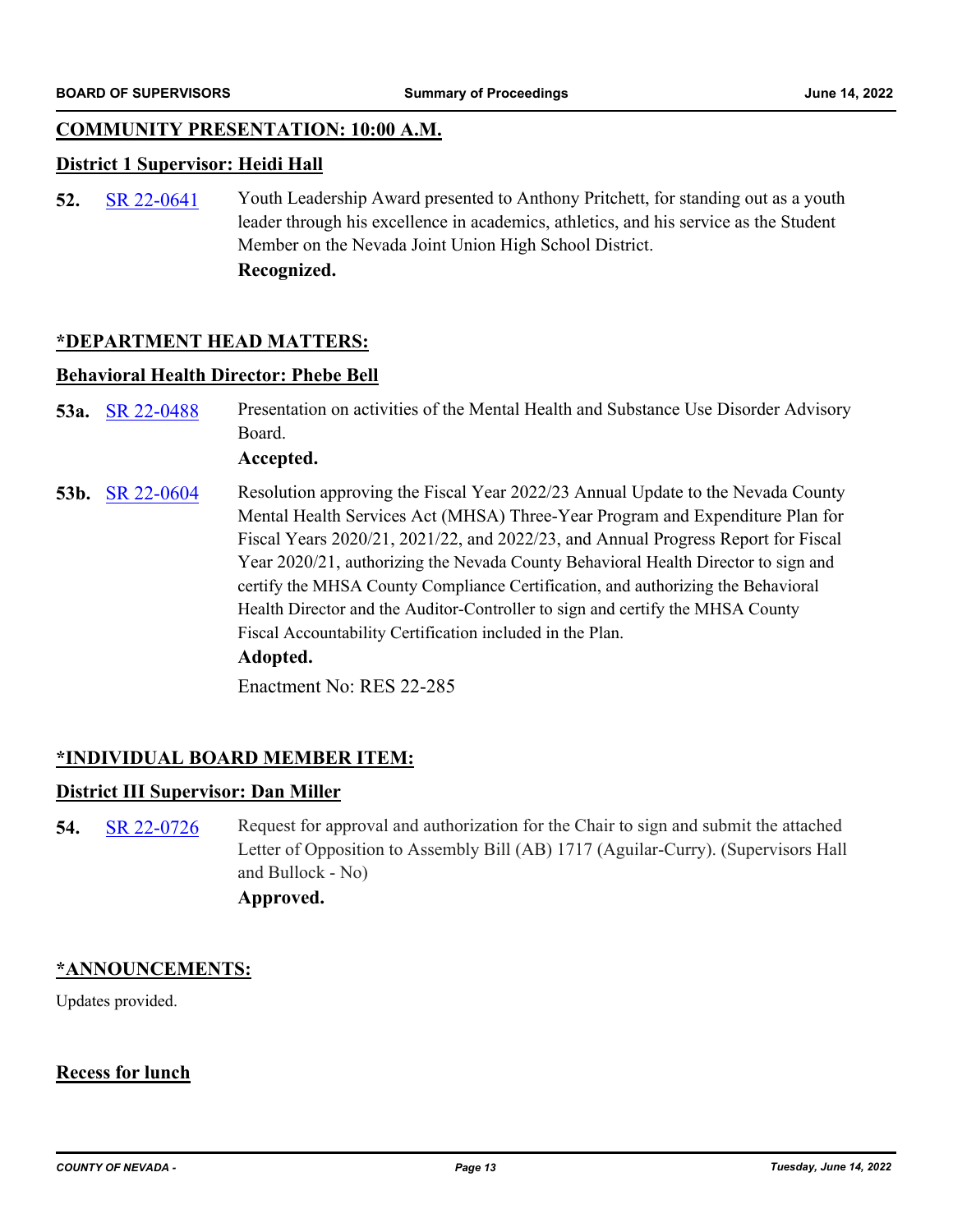#### **AFTERNOON SESSION: SCHEDULED ITEM 1:30 P.M.**

#### **Building Director: Craig Griesbach**

**55.** [SR 22-0655](http://nevco.legistar.com/gateway.aspx?m=l&id=/matter.aspx?key=40983) Public hearing to consider text amendments to Section L-II 3.30 and Section L-II 5.23 to Chapter II Zoning Regulations of the Land Use and Development Code regarding Cannabis Cultivation and Administrative Enforcement in all zoning districts in the unincorporated areas of Nevada County. (Cannabis Division)

> (Introduce/Waive further reading) An Ordinance amending Chapter II of Title 3 of the Nevada County Land Use and Development Code regarding Administrative Enforcement and Cannabis Cultivation. **First reading held.**

#### **\*DEPARTMENT HEAD MATTERS:**

#### **Director of Human Resources : Steven Rose**

| 56a.        | SR 22-0574 | Resolution approving a Memorandum of Understanding (MOU) between the County of<br>Nevada and the Nevada County Management Employees' Association representing the<br>Management Employees' Bargaining Unit, providing changes in compensation and<br>terms and conditions of employment during the period July 1, 2022 through June 30,<br>2025, and authorizing the County Executive Officer to execute the MOU.<br>Adopted. |
|-------------|------------|-------------------------------------------------------------------------------------------------------------------------------------------------------------------------------------------------------------------------------------------------------------------------------------------------------------------------------------------------------------------------------------------------------------------------------|
|             |            | Enactment No: RES 22-286                                                                                                                                                                                                                                                                                                                                                                                                      |
| 56b.        | SR 22-0579 | Resolution approving a Memorandum of Understanding (MOU) between the County of<br>Nevada and the Nevada County Deputy Sheriffs' Association representing the Deputy<br>Sheriff Employees' Bargaining Unit, providing changes in compensation and terms and<br>conditions of employment during the period July 1, 2022 through June 30, 2025, and<br>authorizing the County Executive Officer to execute the MOU.<br>Adopted.  |
|             |            | Enactment No: RES 22-287                                                                                                                                                                                                                                                                                                                                                                                                      |
| 56c.        | SR 22-0589 | Resolution adopting a revised Compensation and Benefits Summary for Appointed and<br>Confidential Senior Executives (Res. 19-253), for the period July 1, 2022 through<br>June 30, 2025.<br>Adopted.                                                                                                                                                                                                                          |
|             |            | Enactment No: RES 22-288                                                                                                                                                                                                                                                                                                                                                                                                      |
| <b>56d.</b> | SR 22-0583 | Resolution approving Addendum A, providing changes in compensation and terms and<br>conditions of employment for Elected Officials of Nevada County, during the period<br>July 1, 2022, through June 30, 2025.<br>Adopted.                                                                                                                                                                                                    |
|             |            | Enactment No: RES 22-289                                                                                                                                                                                                                                                                                                                                                                                                      |
|             |            |                                                                                                                                                                                                                                                                                                                                                                                                                               |